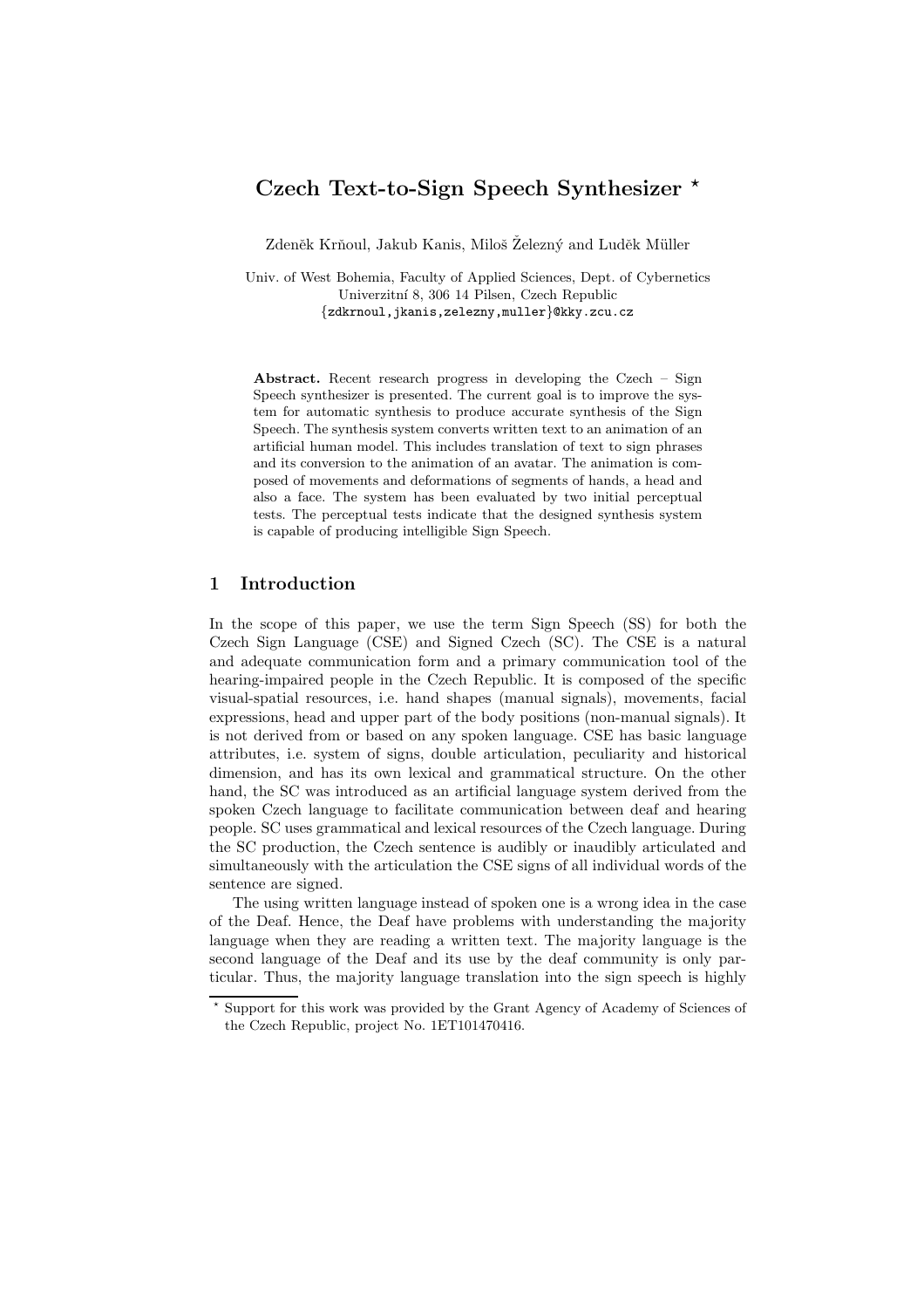important for better orientation of the Deaf in the majority language-speaking world. Currently, human interpreters provide this translation, but their service is expensive and not always available. A full dialog system (with ASR and Textto-Sign-Speech (TTSS) systems on one side (from spoken to sign language) and Automatic-Sign-Speech-Recognition (ASSR) and TTS systems on the other side (from sign to spoken language)) represents a solution which does not intend to fully replace the interpreters, but its aim is to help in everyday communication in selected constraint domains such as the post office, health care, traveling, etc.

Our synthesis system consists of two parts: the translation and the conversion subsystem (Figure 1). The translation system transfers Czech written text to its textual representation in the Sign Speech (textual sign representation). The conversion system then converts this textual sign representation to animation of the artificial human model (avatar). The resulting animation then represents the corresponding utterance in the Sign Speech.



Fig. 1. Schema of the Sign Speech synthesis system

The translation system is automatic phrase-based translation system. The Czech sentence is divided into phrases and these are then translated into corresponding Sign Speech phrases. The translated words are reordered and rescored using language model at the end of translation process. In our synthesizer we use own implementation of simple monotone phrase-based decoder - SiMPaD. This decoder and its performance will be described in more details in next section.

The problem of conversion translated phrases is reduced to animation of isolated signs and their concatenation. Each sign is expressed by the manual and non-manual component. The manual component represents necessary movements, orientations and shapes of hands. The non-manual component is composed of complemented movements of the upper half-body, face gestures or face articulation (lips and inner mouth organs). For controlling of the manual component and the no-facial upper half-body movements the symbolic notation Ham-NoSys was applied. The synthesis of face articulation is separately supplemented by talking head system.

### 2 Translation System

The machine translation model is based on the noisy channel model scheme. When we apply the Bayes rule on the translation probability  $p(\mathbf{t}|\mathbf{s})$  for translat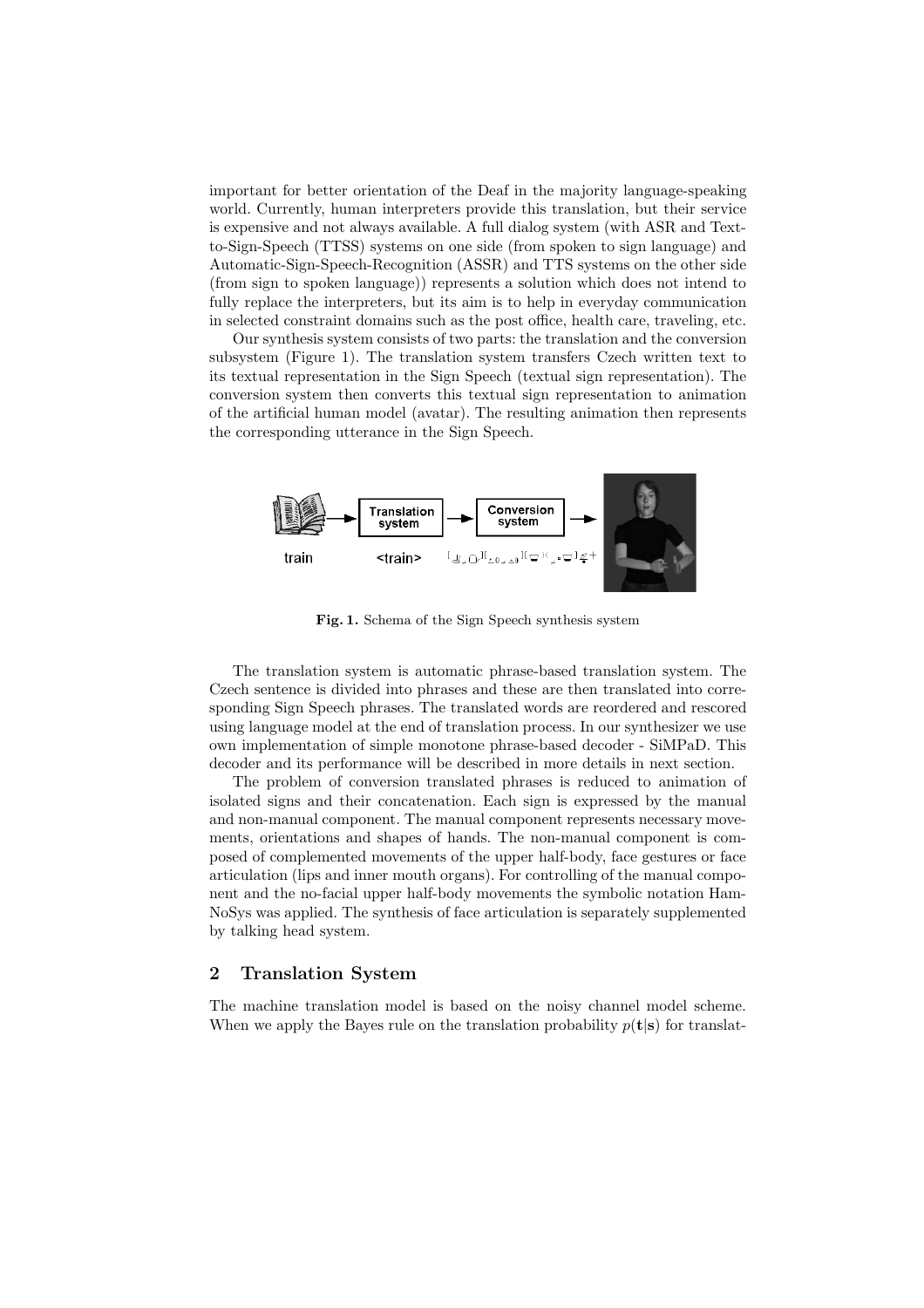ing a sentence s in a source language into a sentence t in a target language we obtain:

# $argmax_{t}p(t|\mathbf{s}) = argmax_{t}p(s|\mathbf{t})p(t)$

Thus the translation probability  $p(\mathbf{t}|\mathbf{s})$  is decomposed into two separate models: a translation model  $p(\mathbf{s}|\mathbf{t})$  and a language model  $p(\mathbf{t})$  that can be modeled independently. In the case of phrase-based translation the source sentence s is segmented into a sequence of I phrases  $\bar{s}_1^I$  (all possible segmentations has the same probability). Each source phrase  $\bar{s}_i$ ,  $i = 1, 2, ..., I$  is translated into a target phrase  $\bar{t}_i$  in the decoding process. This particular *ith* translation is modeled by a probability distribution  $\phi(\bar{s}_i|\bar{t}_i)$ . The target phrases can be reordered to get more precise translation. The reordering of the target phrases can be modeled by a relative distortion probability distribution  $d(a_i-b_{i-1})$  as in [3], where  $a_i$  denotes the start position of the source phrase which was translated into the ith target phrase, and  $b_{i-1}$  denotes the end position of the source phrase translated into the  $(i-1)th$  target phrase. Also a simpler distortion model  $d(a_i-b_{i-1}) = \alpha^{|a_i-b_{i-1}-1|}$ [3], where  $\alpha$  is a predefined constant, can be employed. The best target output sentence  $t_{best}$  for a given source sentence s can then be acquired as:

$$
\mathbf{t_{best}} = \mathrm{argmax}_{\mathbf{t}} p(\mathbf{t}|\mathbf{s}) = \prod_{i=1}^{I} [\phi(\bar{s}_i|\bar{t}_i) d(a_i - b_{i-1})] p_{LM}(\mathbf{t})
$$

Where  $p_{LM}(\mathbf{t})$  is a language model of the target language (usually a trigram model with some smoothing usually built from a huge portion of target language texts).

#### 2.1 Comparison of Decoders

We will compare SiMPaDs performance with the performance of state-of-the-art phrase-based decoder Moses in case of Czech to Signed Czech translation. And we will introduce class-based language model and post-processing method which either improve results of translation.

Decoders The first decoder is freely available state-of-the-art factored phrasebased beam-search decoder -  $MOSES$  ([5]). Moses can work with factored representation of words (i.e. surface form, lemma, part-of-speech, etc.) and uses a beam-search algorithm, which solves a problem of the exponential number of possible translations (due to the exponential number of possible alignments between source and target translation), for efficient decoding. The training tools for extracting of phrases from the parallel corpus are also available, i.e. the whole translation system can be constructed given a parallel corpus only. For language modeling we use the SRILM<sup>1</sup> toolkit.

<sup>1</sup> available at http://www.speech.sri.com/projects/srilm/download.html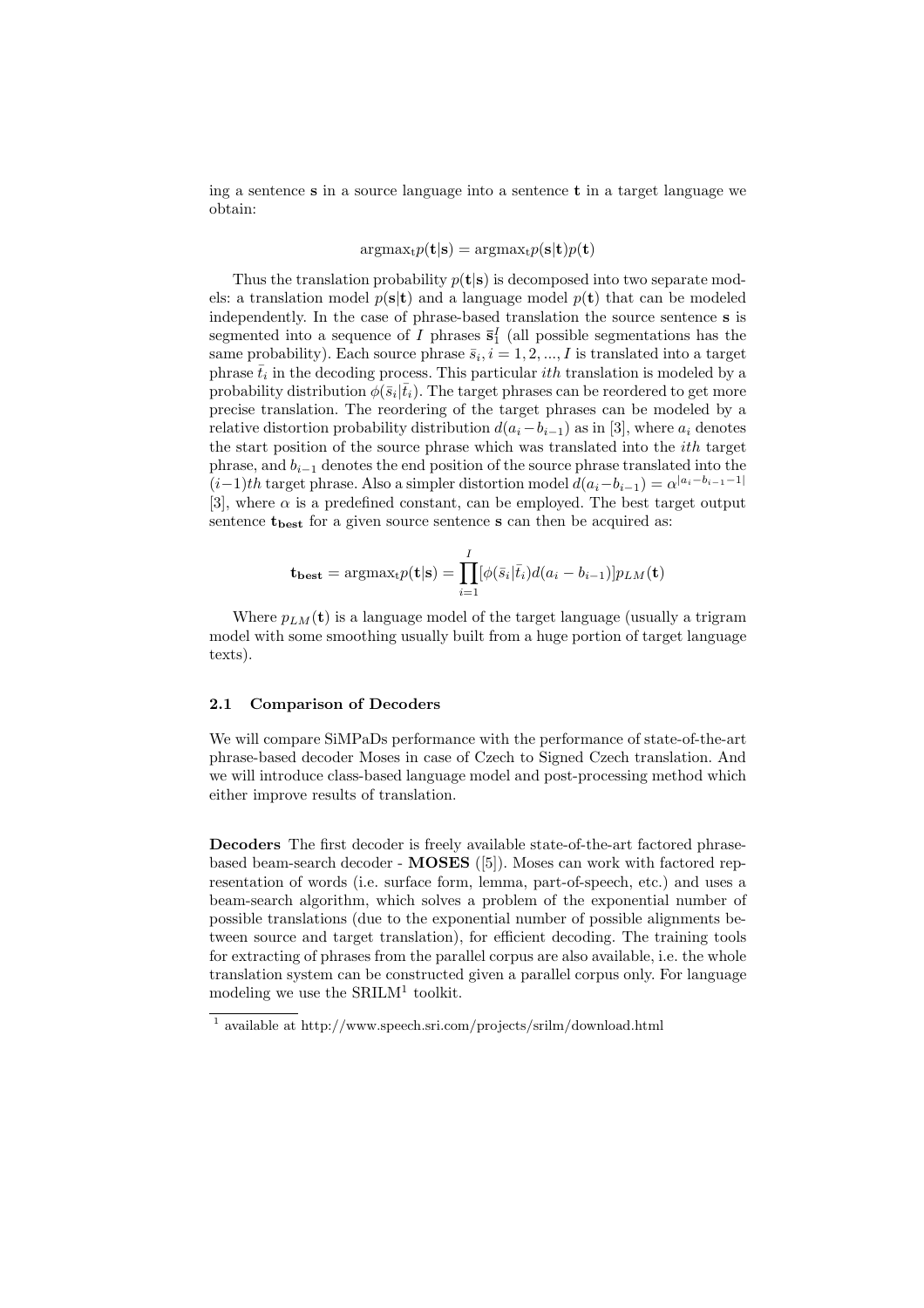The second decoder is our simple monotone phrase-based decoder - SiM-PaD. The monotonicity means using the monotone reordering model, i.e. no phrase reordering is permitted. In the decoding process we choose only one alignment which is the one with the longest phrase coverage (for example if there are three phrases:  $p_1$ ,  $p_2$ ,  $p_3$  coverage three words:  $w_1$ ,  $w_2$ ,  $w_3$ , where  $p_1 = w_1 + w_2$ ,  $p_2 = w_3$ ,  $p_3 = w_1 + w_2 + w_3$ , we choose the alignment which contains phrase  $p_3$  only). Standard Viterbi algorithm is used for the decoding. SiMPaD uses  $SRILM<sup>1</sup>$  language models.

Data and Evaluation Criteria The main resource for the statistical machine translation is a parallel corpus which contains parallel texts of both the source and the target language. The acquisition of such a corpus in the case of SS is complicated by the absence of the official written form of both the CSE and the SC. Therefore, for training of decoders we used the Czech to Signed Czech (CSC) parallel corpus ([4]).

The CSC corpus contains 1130 dialogs from telephone communication between customer and operator in a train timetable information center. The parallel corpus was created by semantic annotation of several hundred dialogs and by adding the SC translation of all the dialogs. A SC sentence is written as a sequence of CSE signs. The whole CSC corpus contains 16 066 parallel sentences, 110 033 running words and 109 572 running signs, 4082 unique words and 720 unique signs. Every sentence of the CSC corpus has assigned the written form of the SC translation, a type of the dialog act, and its semantic meaning in a form of semantic annotation. For example (we use English literal translation) for Czech sentence: good day I want to know how me it is going in Saturday morning to brno we have the SC translation: good\_day I want know how  $=$   $=$   $.90$  in Saturday morning to brno and for the part: good day the dialog act: conversational\_domain="frame" + speech\_act="opening" and the semantic annotation: semantics="GREETING" . The dialog act: conversational domain="task" + speech act="request info and semantic annotation: semantics="DEPARTURE(TIME,  $TO(STATION)$ )" is assigned to the rest of the sentence. The corpus contains also handcrafted word alignment (added by annotators during the corpus creation) of every Czech – SC sentence pair. For more details about the CSC corpus see [4].

We use the following criteria for evaluation. The first criterion is Sentence Error Rate (SER): It is a ratio of the number of incorrect sentence translations to the number of all translated sentences. The second criterion is Word Error Rate (WER): This criterion is adopted from ASR area and is defined as the Levensthein edit distance between the produced translation and the reference translation in percentage (a ratio of the number of all deleted, substituted and inserted produced words to the total number of reference words). The third criterion is Position-independent Word Error Rate (PER): it is simply a ratio of the number of incorrect translated words to the total number of reference words (independent of the word order). The last criterion is **BLEU** score  $([6])$ : it counts modified n-gram precision for output translation with respect to the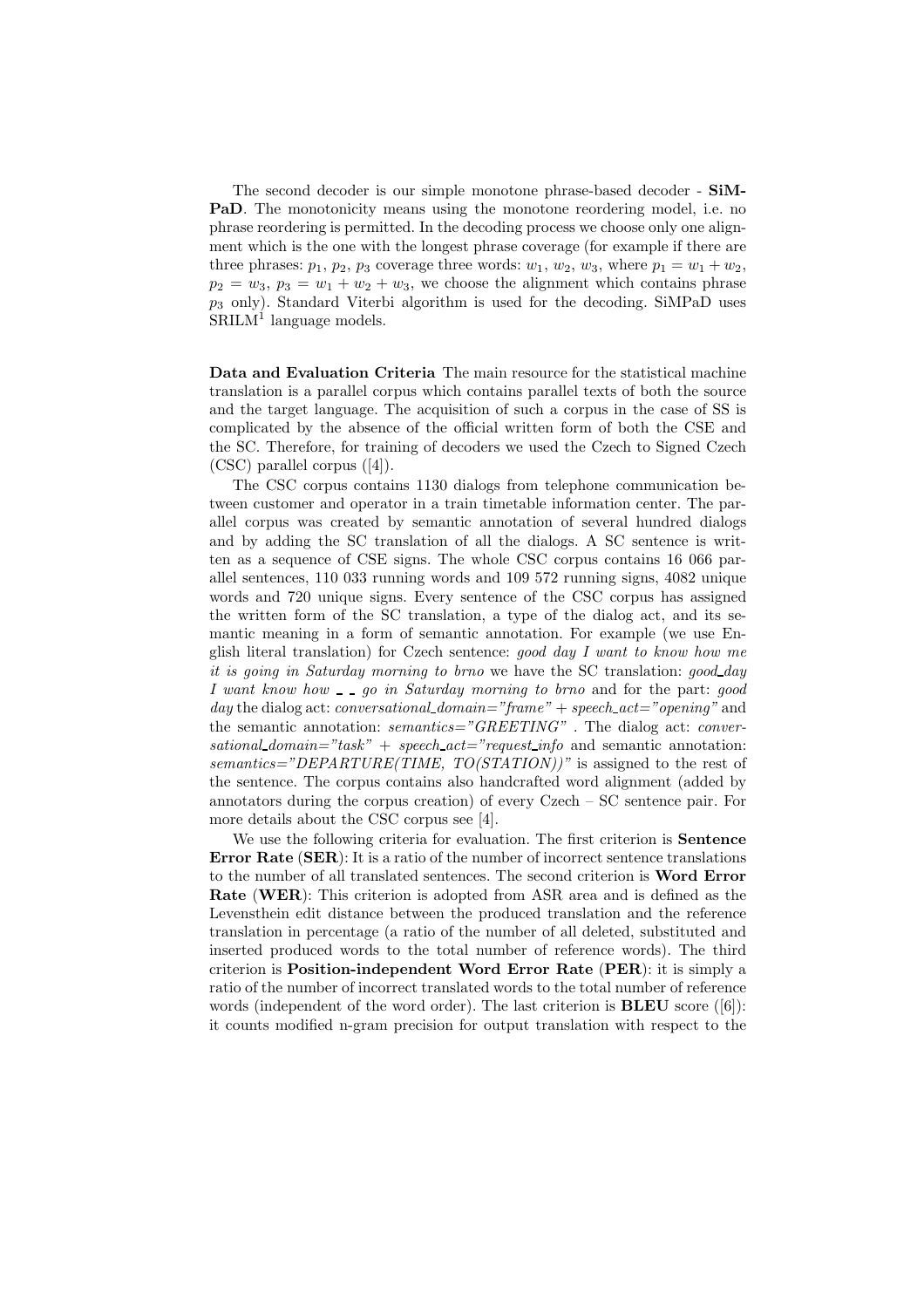reference translation. A lower value of the first three criteria and a higher value of the last one indicate better i.e. more precise translation.

Experiment Both decoders are trained on the CSC corpus. SiMPaD uses a phrase table of handcrafted phrases (acquired from the handcrafted alignment of the CSC corpus; a phrase translation probability is estimated by the relative frequency [3]) and phrase-based language model (a basic unit of the language model is a phrase instead of a word). Moses uses phrase table of automatically acquired phrases and standard language model. The phrases were acquired from Giza++ word alignment of the parallel corpus (word alignment established by  $Giza++<sup>2</sup>$  toolkit) by some heuristics (we used the default heuristics). There are many parameters which can be specified in the training and decoding process of Moses. Unless otherwise stated, we used default values of parameters (for more details see Moses' documentation in [5]).

To improve results of translation we used two enhancements - a class-based language model and post-processing method. As well as in the area of ASR, there are problems with out-of-vocabulary words (OOV) in automatic translation area. We can translate only words which are in the translation vocabulary (we know their translation into the target language). By the analysis of the translation results we found that many OOV words are caused by missing a station or a personal name. Because the translation is limited to the domain of dialogs in the train timetable information center, we decided to solve the problem of OOV words similarly as in work [7], where the class-based language model was used for the real-time closed-captioning system of TV ice-hockey commentaries. The classes of player's names, nationalities and states were added into the standard language model in this work. Similarly, we added two classes into our language model - the class for all known station names: STATION and the class for all known personal names: PERSON. Because the semantic annotation of the corpus contains station and personal names, we can simply replace these names by relevant class in training and test data and collect a vocabulary of all station names for their translation (the personal names are always spelled).

The post-processing method includes two steps. Firstly, we can remove the words which are omitted in the translation process (they are translated into 'no translation' sign respectively) from the resulting translation. In any case, to keep these words in training data gives better results (more detailed translation and language models). Secondly, we can substitute OOV words by a finger-spelling sign, because the unknown words are finger spelled in the SC usually. In the first and third column are results of SiMPaD and Moses decoder with phrasebased and standard trigram language model (suffix LM(P)). In the second and forth column are results of decoders with class-based language model and postprocessing method (suffix  $\mathcal{L}$ CLM(P) $\mathcal{L}$ PP).

We compared the SiMPaD's results with the state-of-the-art phrase-based decoder Moses. We found that the SiMPaD's results are fully comparable with Moses's results while SiMPaD is almost 5 times faster than the Moses decoder.

<sup>2</sup> available at http://www.isi.edu/∼och/GIZA++.html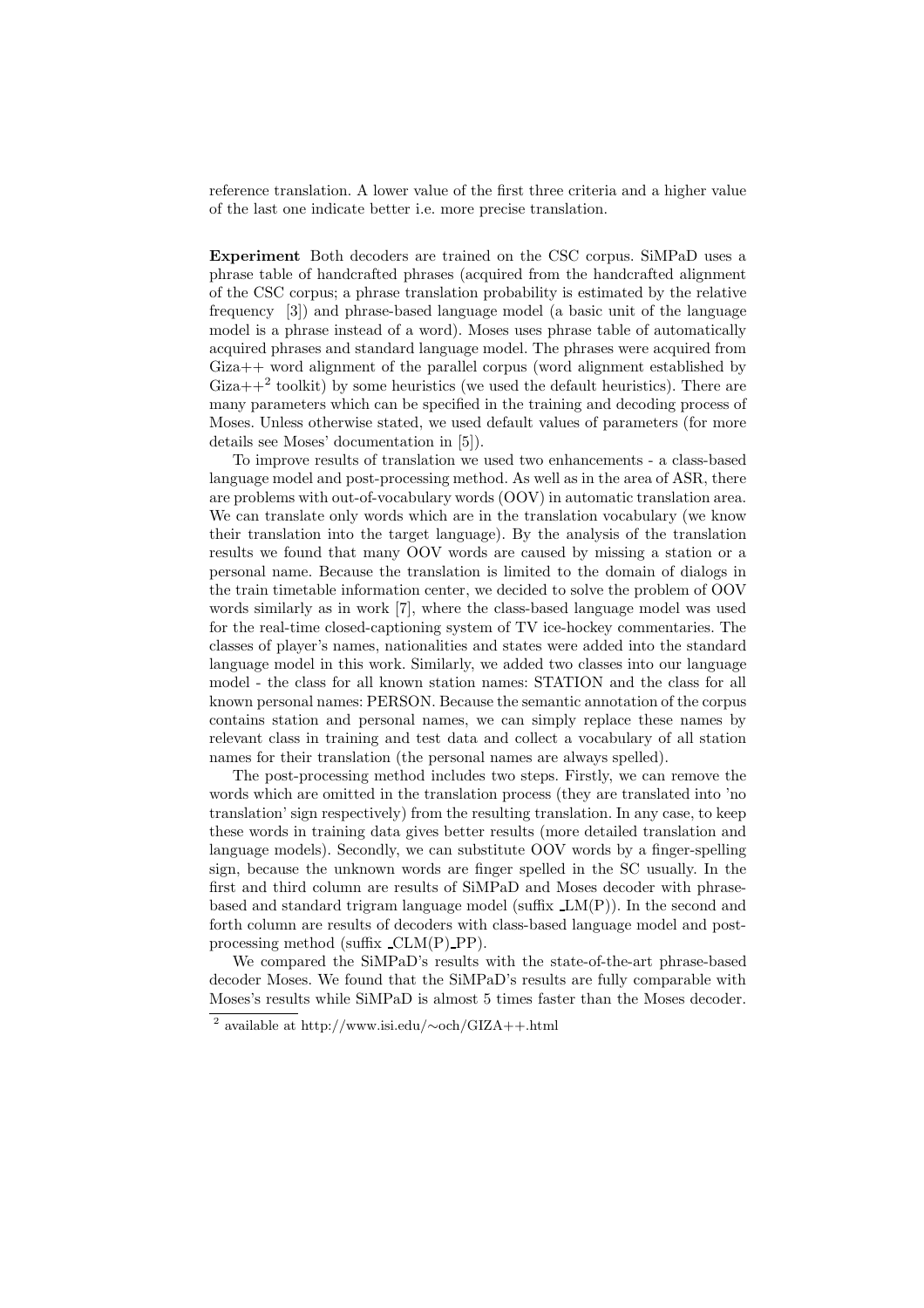Table 1. The results of SiMPaD and Moses decoder in Czech  $\implies$  Signed Czech translation.

|                                               | SiMPaD_LMP SiMPaD_CLMP_PP   Moses_LM   Moses_CLM_PP |                                     |
|-----------------------------------------------|-----------------------------------------------------|-------------------------------------|
| $\text{SER}$ [%] $\parallel$ 44.84 $\pm$ 1.96 | $40.59 \pm 2.06$                                    | $ 45.30 \pm 2.40 $ 41.97 $\pm$ 2.20 |
| BLEU $\parallel$ 67.92 $\pm$ 1.93             | $73.43 \pm 1.78$                                    | $ 68.77 \pm 1.72 $ 73.64 $\pm$ 1.84 |
| $ \text{WER}[\%] $ 16.02 ± 1.08               | $14.23 \pm 1.06$                                    | $ 16.37 \pm 1.02 $ 14.73 $\pm$ 1.16 |
| $PER[%]$ 13.30 ± 0.91                         | $9.65 \pm 0.78$                                     | $ 11.22 \pm 0.82 $ 8.67 $\pm$ 0.73  |

Hence, the SiMPaD is convenient for the translation in real time, which is sufficient for the TTSL system. We introduced class-based language model and post-processing method which improved the translation results from about 8.1 % (BLEU) to about 27.4 % (PER) of relative improvement in the case of SiM-PaD decoder and from about 7.1 % (BLEU) to about 22.7 % (PER) of relative improvement in the case of Moses decoder (the relative improvement is measured between the word-based model  $-LM(P)$  and the class-based model with post-processing - CLM(P) PP).

# 3 Conversion System

The conversion system is based on HamNoSys 3.0 notation. The notation is deterministic and suitable for the processing of the Sign Speech in a computer system. The methodology of notation allows precise and also extensible expression of sign. However for faster composition of correct selection of symbols to final string, an editor should be used. The symbolic strings of notated signs are stored in the vocabulary.

#### 3.1 Analysis of Symbols and Trajectories for Isolated Sign

The synthesis process is based on key frames and trajectories. Firstly, our synthesis system automatically carried out the analysis of symbol string and generates tree structure composed from key frames. Then the feature and animation trajectories are created by the trajectory processing, Figure 2.



Fig. 2. The schema of conversion system HamAna. The sign in symbolic meaning is transferred to parse tree. The symbol processing puts together the information from each symbol and the trajectory processing generates the animation trajectories.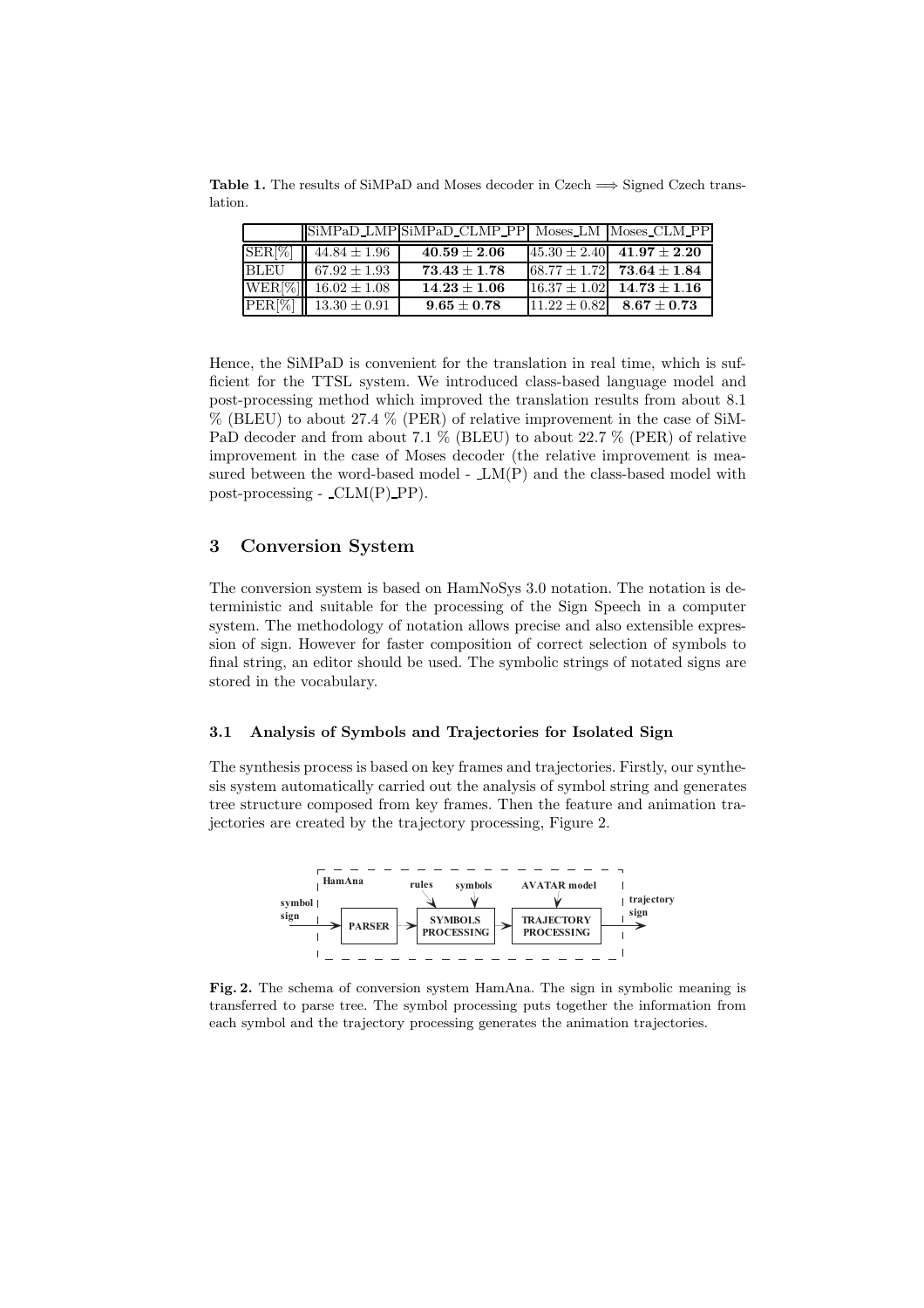The structure of the HamNoSys notation can be described by context-free grammar. The grammar is defined by four symbol groups  $G = (V_t; V_n; P; S)$ . The inventory of terminal symbols  $V_t$ , non terminal symbols  $V_n$ , the set of rules P and starting symbol  $S$  was collected.  $V_t$  symbols are directly derived from HamNoSys symbols, the auxiliary symbols  $V_n$  were chosen according to the generalization of HamNoSys notation structure and in the relation to the parsing rules P. The parsing rules were created to cover all HamNoSys notation variants. Example of 4 from all 361 rules is in Figure 3. The form of rule is following: one left non terminal symbol, number of action and a right side of the rule (for example  $HT1(026) \rightarrow T$  MT, where HT1 is left non terminal symbol, (026) is number of rule action and  $T$   $MT$  is the right side). The right side is given by one or combination of  $V_t$  and  $V_n$  symbols. The number indicates the action joined with the rule. There are 28 rule actions for the symbol processing and 11 rule actions for following trajectory processing. For the syntactic analysis, we implemented Earley algorithm. The structurally correct notations are then represented by standard tree structure.

| the rule              | the description                                                   |
|-----------------------|-------------------------------------------------------------------|
| <b>T</b> (001) $\geq$ | the symbol for hand shape $\delta$ is generalized on the symbol T |
| HT1 (026) T MT        | the generalized hand shape T is modified by symbol MT             |
| VHO (006) [HO2, HO2 ] | the processing of orientation of left and right palm separately   |
| HAMNOSYS (202) HH1    | one of output rules, HAMNOSYS is the starting symbol              |

Fig. 3. The example of grammatical rules.

For accepted symbolic string, we have the parse tree and also the path to each leaf node. The path from root of tree to leaf node of the particular symbol is given by the sequence of rule actions. The processing of nodes is carried out by several tree walks whilst the size of tree is reduced. Each node is described by two key frames to separate dominant and non dominant hand. The structure of key frame is composed from specially designed items. These items are read for all leaf nodes from the symbol definition file. The list of all items and example of definition file is depicted in Figure 4. Currently the definition file covers 138 HamNoSys symbols. In next processing, the key frames of the remaining nodes are joined and blended according to rule actions.

The feature trajectory is created from key frames as the time sequence of feature frames in particular leaf nodes of tree. The structure of feature frame is derived from structure of key frame and contains only items for the static position of hand in space, the orientation of wrist and hand shape. The feature trajectories are created by next tree walk. Due to notation of superposition of notated movements, the relevant subtrees have to be marked by parallel flags. To overcome this, only the start and end feature frame for leaf nodes have to be computed. These frames are computed from geometry of the animation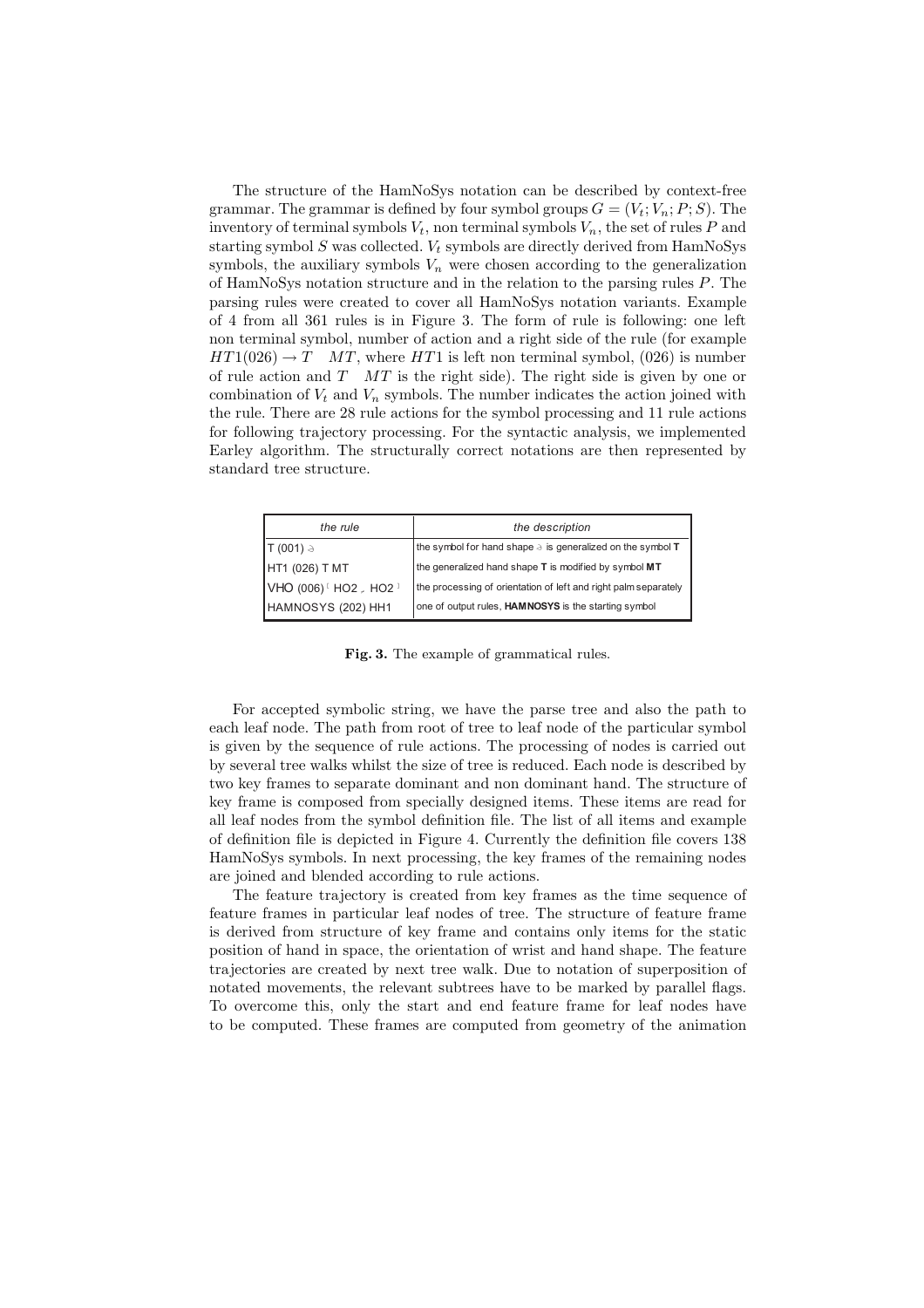| the location    | the pointer body segment<br>the index of pointer segment<br>the location segment name                                                                                        | hamsym.dat                                                                                   |  |
|-----------------|------------------------------------------------------------------------------------------------------------------------------------------------------------------------------|----------------------------------------------------------------------------------------------|--|
|                 | the array of location segment and indexes<br>distance from location segment                                                                                                  | HAMSYM v<br>fingor 180.0 90.0 0.0                                                            |  |
| the motion      | vector of relative translation $(x,y,z)$<br>the type of motion<br>the size of amplitude<br>the amplitude gain<br>the turn of motion amplitude<br>the angles of circle sector | $HAMSYM \equiv$<br>locsegname hanim I5<br>idxloc 1 1 1 1 1<br>w hichidxloc 2<br>distance 0.4 |  |
| the orientation | the orientation of w rist $(\alpha, \beta, \gamma)$                                                                                                                          | <b>HAMSYM</b>                                                                                |  |
| the hand shape  | the vector of hand shape (dim 21)<br>the angles of three times finger flexion<br>the mask of finger selection<br>the shape of thumb                                          | typemov zigzag<br>turn $0.0$<br>amplit 1.0                                                   |  |

Fig. 4. On left, the list of all items. The subset of items is stored for each HamNoSys symbol. The data of items are collected by the symbol processing. On right, the example of the stored items in the definition file: the orientation of hand, location on the body and the modifier of the direct movement.

model. In our approach, the location of hand is implicitly given by the position of wrist join in 3D space. In the case of the precise contact of dominant hand to other segments of animation model, the location of wrist for dominant hand is recomputed in the relation with the relevant pointer segment (some finger segments). For this purpose, the algorithm computes firstly the location of non dominant arm thereafter location of the dominant arm.

The following step of synthesis algorithm transfers the start and end frames to the relevant parent nodes. The transfer is controlled by the parallel flags and selected rule actions of the HamNoSys repetition modifiers. In this state of algorithm, the upper half-body movements or the some random motions of head have to be applied. The duration of trajectory is determined by number of frames. The frequency of frames is implicitly set to 25 frames per second. In order to get total duration of processed sign, the number of feature frames is inserted into leaf nodes and transferred into root node. Here, the identical duration of trajectories in two parallel subtree has to be taken into account.

The feature trajectories are computed for the remaining leaf nodes of reduced tree according to type of motion and other items in the relevant key frames. Next processing transfers these feature trajectories into root node. The transferred trajectories are concatenated, merged, repeated or inversed according to rule actions of the trajectory processing.

The trajectory for the dominant arm in root node is complete and the trajectory for the non dominant arm is either empty or incomplete. If the symbols of sign symmetry are notated then the trajectory for non dominant arm is completed from the trajectory of dominant arm or the init values. The feature trajectories in root node are transformed into animation trajectories by the inverse kinematics technique to control the joints of animation model.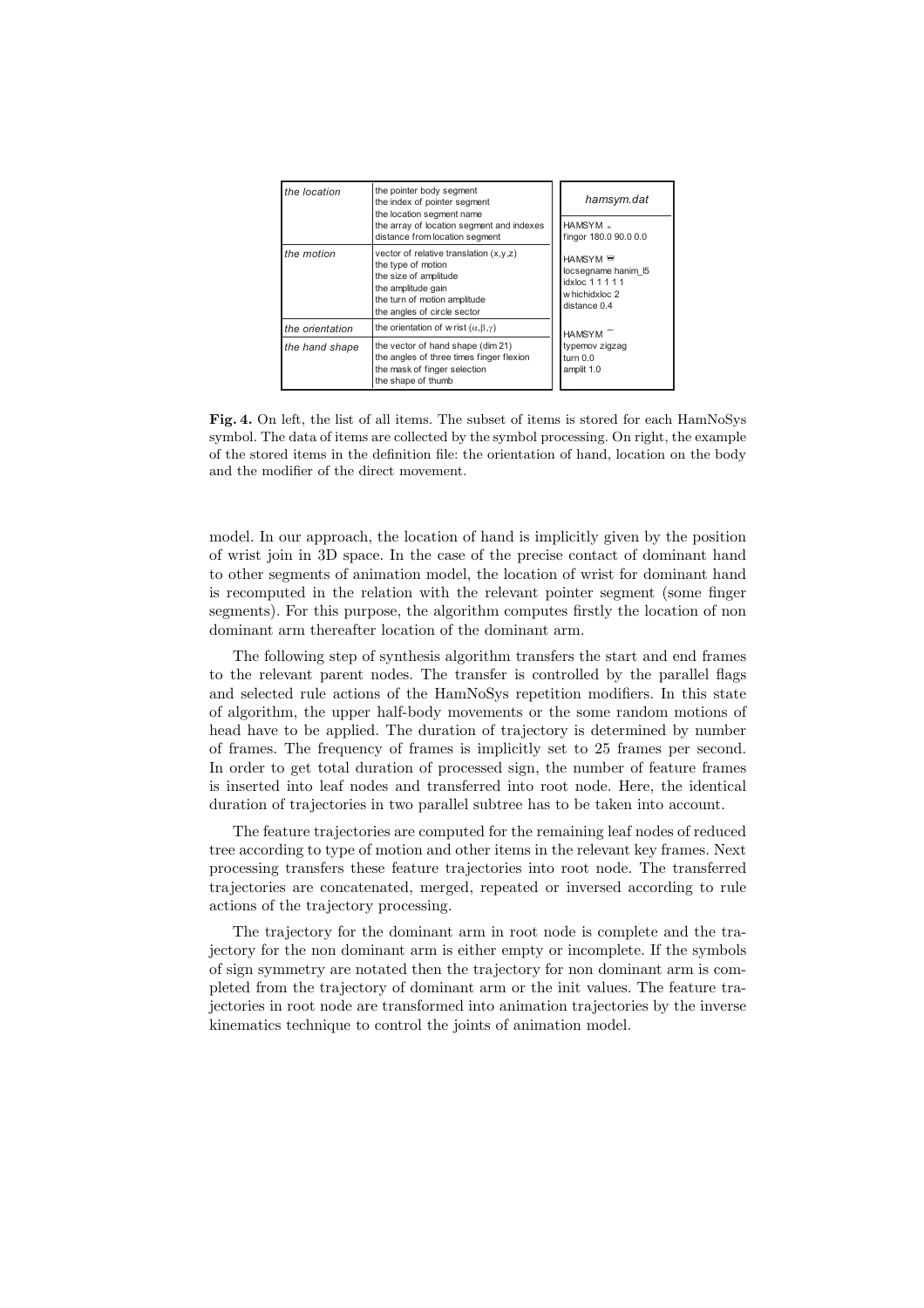The analysis of symbols allows the computation of trajectories only for hands and upper half-body. Trajectories for lip articulation and face gestures are produced by the "talking head" system separately.

# 3.2 Talking Head System

Trajectories for face gestures and also for articulation of lips, a tongue and jaws are created by visual synthesis carried out by the talking head subsystem. This visual synthesis is based on concatenation of phonetic units. Any word or phrase represented sign in textual form is here processed as a string of successive phones. The lip articulatory trajectories are concatenated by the Visual unit selection method [1]. This synthesis method uses an inventory of phonetic units and the regression tree technique. It allows precise coverage of coarticulation effects. In the inventory of units, several realizations of phoneme are stored. Our synthesis method assumes that the lip and tongue shape is described by a linear model. The realization of a phoneme is described by 3 linear components for lip shape and 6 components for tongue shape. The lip components represent linear directions for lip opening, protrusion and upper lip raise. The tongue components consist of jaw height, dorsum raise, tongue body raise, tip raise, tip advance and tongue width. The synthesis algorithm performs a selection of an appropriate phoneme candidate according to the context information. This information is built from the triphone context, the occurrence of coarticulation resistant component (of lip or tongue) in adjacent phonemes and also from time duration of neighboring speech segments. Final trajectories are computed by cubic spline interpolation between selected phoneme realizations.

These facial trajectories should be time-aligned with the timing of acoustic Sign Speech form. This form is produced by an appropriate TTS system. The synthesis of face gesture trajectories is based on the concatenation and the linear interpolation of the neutral face expression and one of the 6 basic face gestures: happiness, anger, surprise, fear, sadness and disgust.

# 3.3 Synchrony of Facial Trajectories and Continuous Sign Speech Synthesis

The synchrony of the manual and non-manual components is crucial in the synthesis of continuous Sign Speech and cause overall intelligibility. The asynchrony is caused by the different speech rate of spoken and the Sign Speech. We designed an effective solution for Signed Speech. This synchrony method combines the basic concatenation technique with the time delay processing at the level of words. Firstly, for each isolated sign, trajectories from the analysis of symbols and trajectories from the talking head system are generated. Time delay processing determines the duration of all trajectories and selects the longest variant. The following step is the evaluation of interpolation time for the concatenation of adjacent isolated signs in the synthesized utterance. This interpolation time ensures the fluent shift of body pose. We select the linear interpolation between the frames on the boundaries of concatenated signs. The interpolation of a hand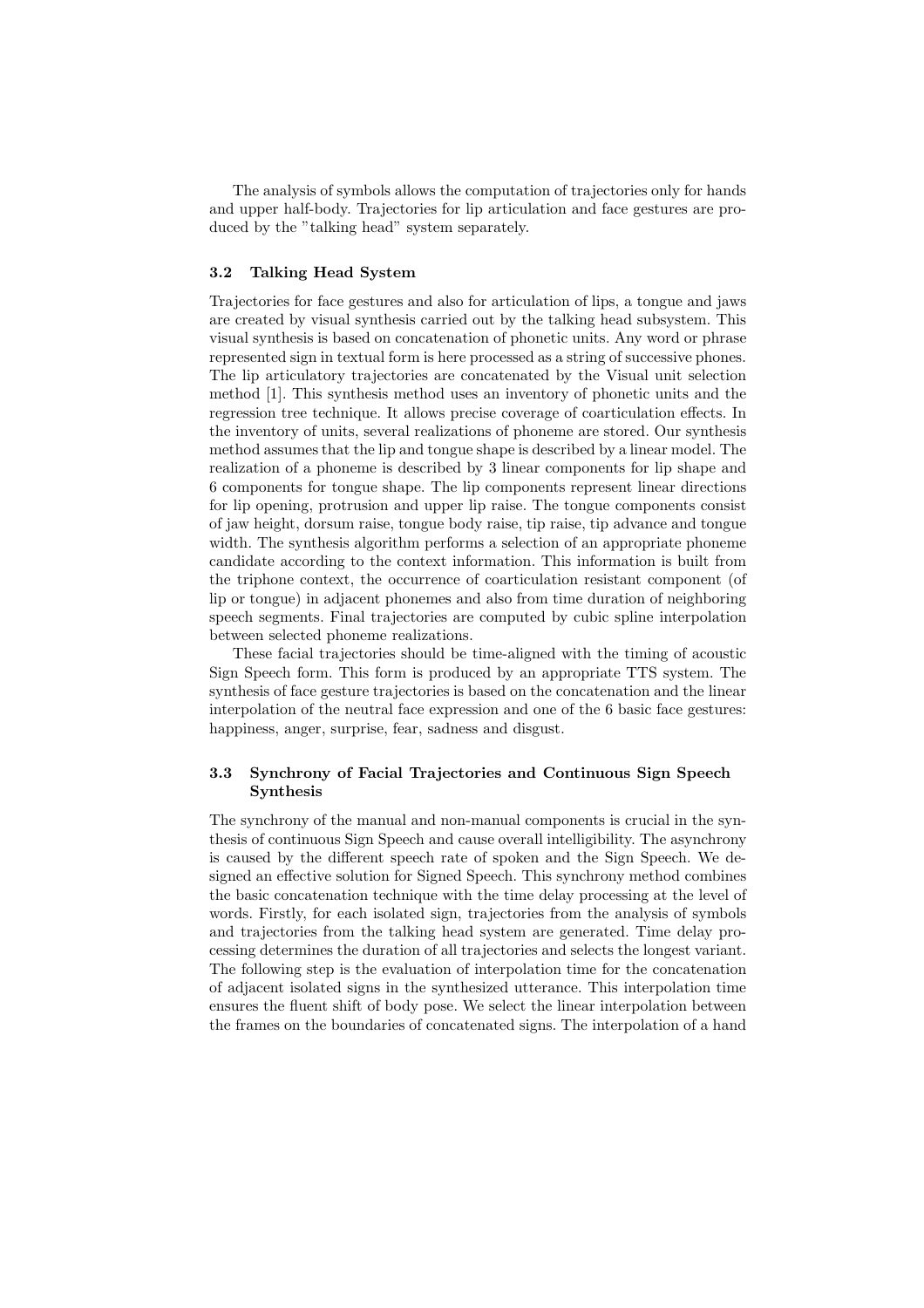shape and its 3D position is determined by weight average, the finger direction and palm orientation is interpolated by the extension to the quaternion.

## 3.4 Animation Model

Our animation algorithm employs a 3D geometric animation model of avatar in compliance with H-Anim standard<sup>3</sup> . Our model is composed of 38 joints and body segments. These segments are represented by textured triangular surfaces. The problem of setting the correct shoulder and elbow rotations is solved by the inverse kinematics<sup>4</sup> . There are 7 degrees of freedom for each limb. The rotation of the remaining joints and local deformation of the triangular surfaces allows setting of full avatar pose. The deformation of triangular surfaces is primarily used for the animation of a face and a tongue model. The surfaces are deformed according to animation schema which is based on the definition of several control 3D points and splines functions [2]. The rendering of the animation model is determined in C++ code and OpenGL. The animation is shown in Figure 5.



Fig. 5. The poses of animation model from three signs: wire-frame topology textured and blended rendering.

# 4 Perceptual Evaluation

Two tests on the intelligibility of synthesized Sign Speech have been performed. The goal has been to evaluate the quality of our Sign Speech synthesizer. Two participants who are experts in the Sign Speech served as judges. We used the vocabulary of about 130 signs for this evaluation purpose. We completed several video records of our animation and also of the signing person. The video records of the signing person are taken from the electronic vocabulary<sup>5</sup>. The capturing of video records of our animation was prepared under two conditions.

<sup>3</sup> www.h-anim.org

<sup>4</sup> available at cg.cis.upenn.edu/hms/software/ikan/ikan.html

 $^5$  Langer, J. et al.: Znaková zásoba českého znakového jazyka. Palacký Univ. Olomouc.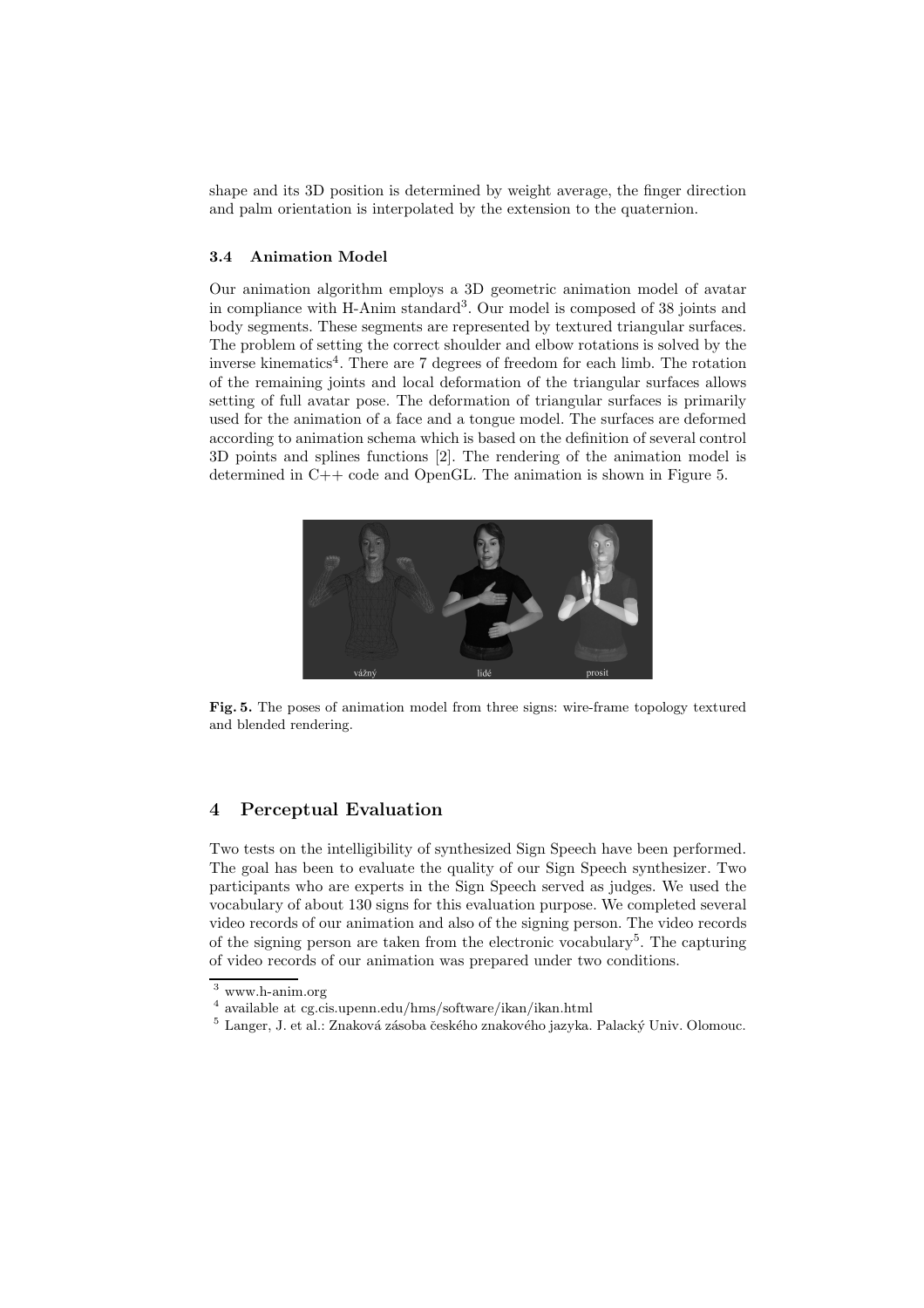#### 4.1 Isolated Signs

The equivalence test was aimed at the comparison of animation movements of isolated signs with the movements of the signing person. Video records of 20 pairs of randomly selected isolated signs were completed. The view of the model of the avatar and the signing person was from the front. The participants evaluated this equivalence by marks from 1 to 5. The meaning of the marks was:

- 1 totally perfect; the animation movements are equivalent to the signing person
- 2 the movements are good, the location of hand, shapes or speed of sign are a little different but the sign is intelligible
- 3 the sign is difficult to recognize; the animation includes mistakes
- 4 incorrectly animated movements
- 5 totally incorrect; it is a different sign

The results are shown in the left panel of Figure 6. The average mark of participant 1 is 2.25 and of participant 2 is 1.9. The average intelligibility is 70% (marks 1 and 2 indicate an intelligible sign). There was 65% mark agreement between participants. The analysis of signs with lower marks shows that the majority of mistakes are caused by the symbolic notation rather than inaccuracy in the conversion system. Thus, it is highly important to obtain as accurate symbolic notation of isolated signs as possible.

# 4.2 Continuous Speech

We created 20 video animation records of short utterances. The view of the avatar animation here was partially from the side. The participants judged the whole Sign Speech utterance. The subtitles (text representation of each sign) were added to the video records. Thus, the participants knew the meaning of the utterance and determined the overall intelligibility. The participants evaluate the intelligibility by marks from 1 to 5. The meaning of marks was:

- 1 the animation shows the signs from subtitles
- 2 well intelligible utterance
- 3 badly intelligible utterance
- 4 almost unintelligible utterance
- 5 totally unintelligible utterance

The results are shown in the right panel of Figure 6. All the utterances were evaluated by mark 1 or 2. On average, the animation of 70% utterances shows the signs from subtitles. The results indicate that the synthesis of continuous speech is intelligible. The concatenation and synchrony method of isolated signs is sufficient.